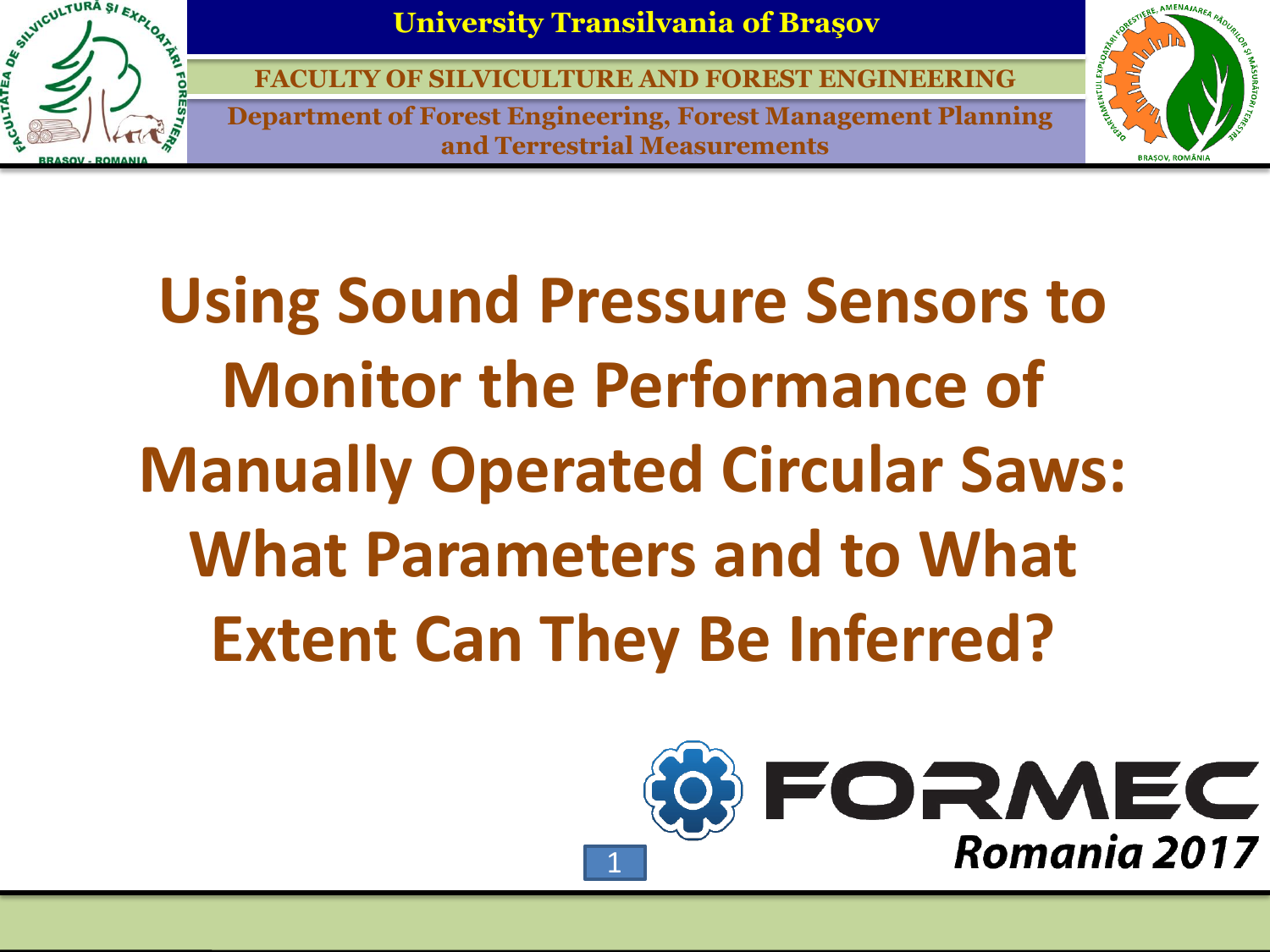

**FACULTY OF SILVICULTURE AND FOREST ENGINEERING**

**Department of Forest Engineering, Forest Management Planning and Terrestrial Measurements**



#### **Contents:**



Introduction







Materials & Methods



### Results



#### **Conclusions**

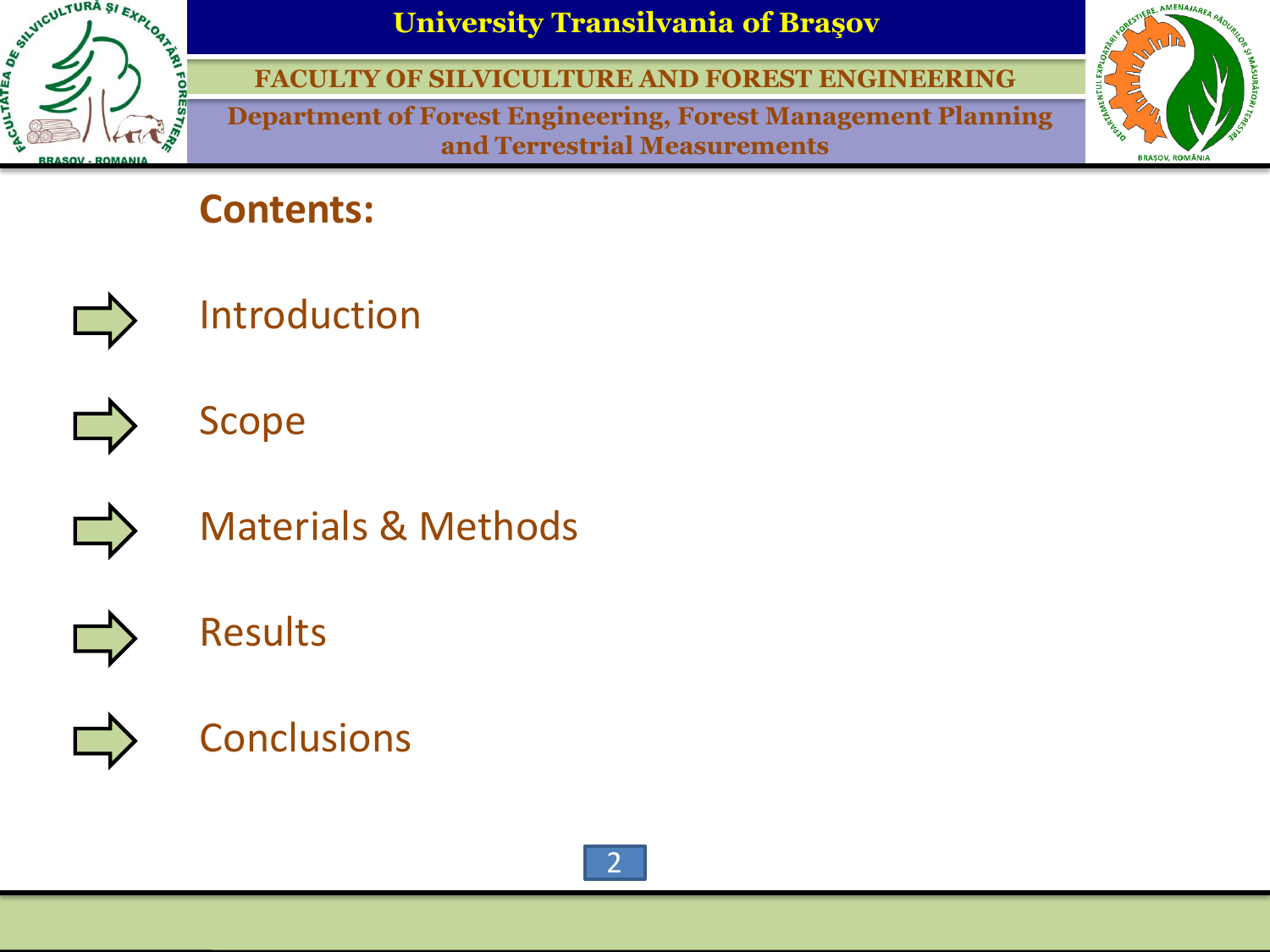

**FACULTY OF SILVICULTURE AND FOREST ENGINEERING**

**Department of Forest Engineering, Forest Management Planning and Terrestrial Measurements**



# **Introduction:**



**Delivery of various wood products to final consumers spans a wide supply chain composed of operational processes developed in the forest, on the transportation infrastructure, in the primary timber processing facilities and in the final wood product development facilities;**



**To cope with market requirements and customer satisfaction, production managers are concerned with their product development processes, insurance of production quality and timing of their product release on the market;**



**Meanwhile, one of the current problems of the Romanian wood related industry is that related to the training level of the personnel.**

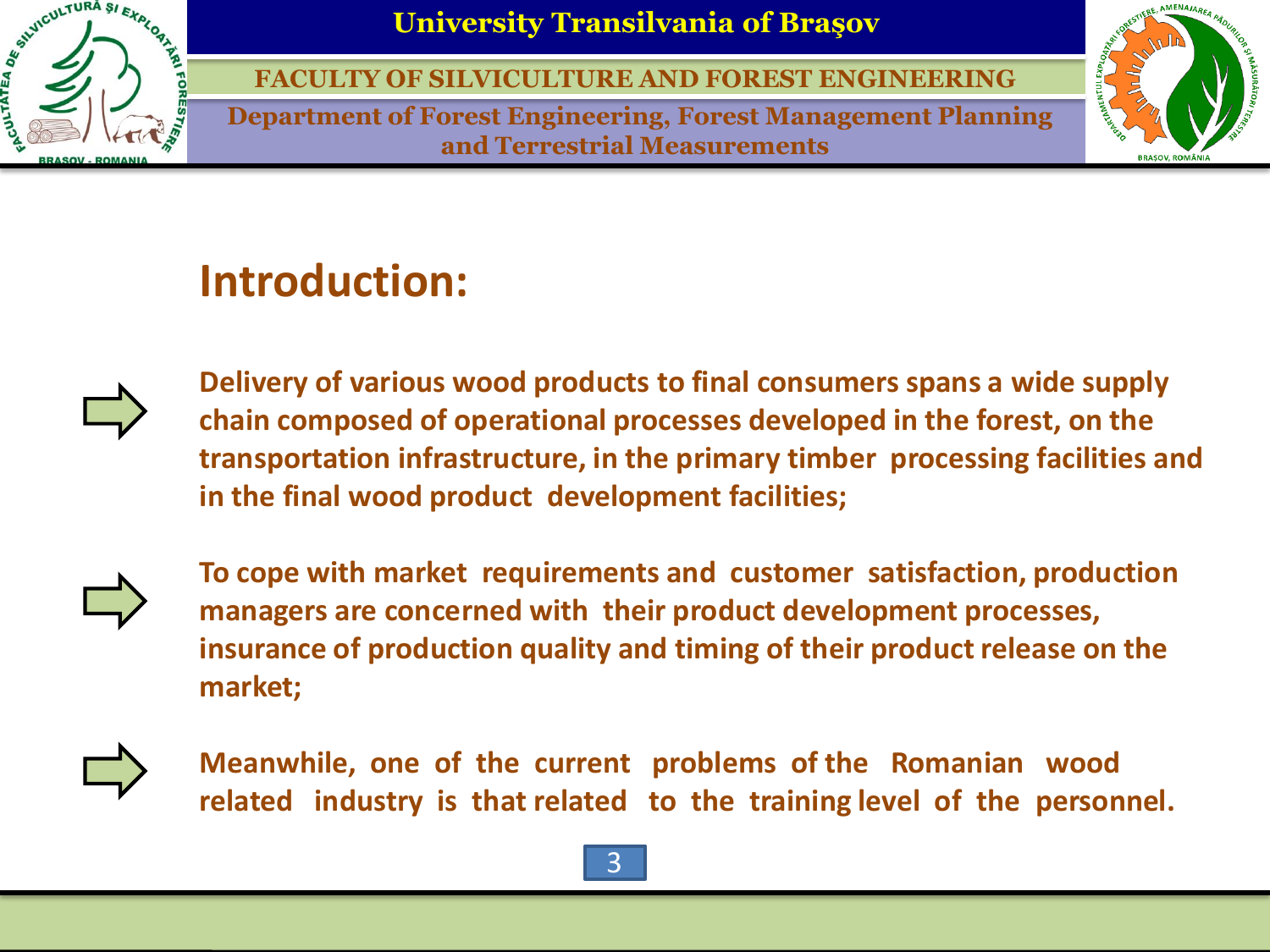

**FACULTY OF SILVICULTURE AND FOREST ENGINEERING**

**Department of Forest Engineering, Forest Management Planning and Terrestrial Measurements**



# **Scope:**

**The goal of this study was to test to what extent the sensors used to measure the sound pressure level can be used to monitor and collect data for manually operated wood trimming equipment.**

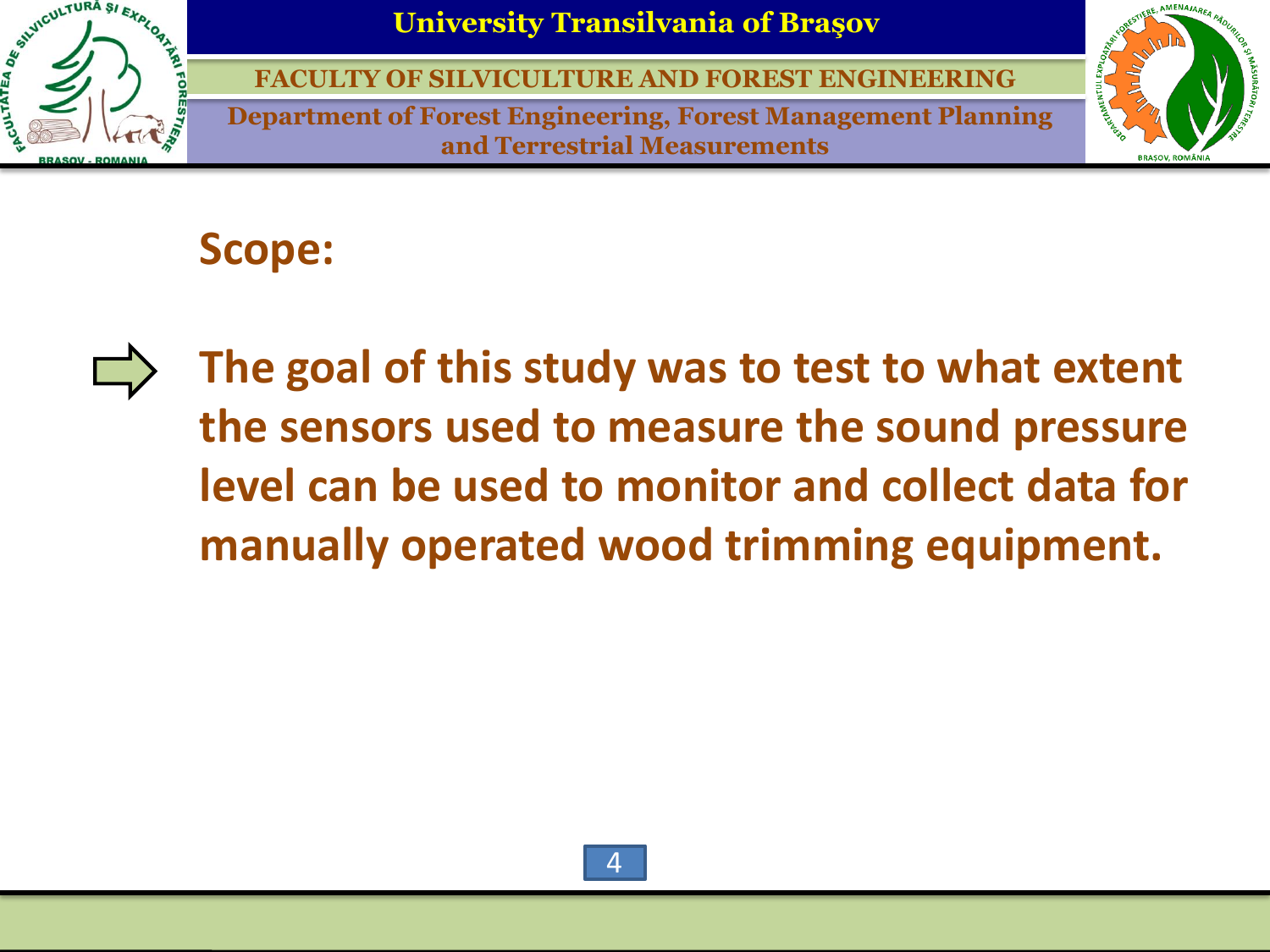

**FACULTY OF SILVICULTURE AND FOREST ENGINEERING**

**Department of Forest Engineering, Forest Management Planning and Terrestrial Measurements**



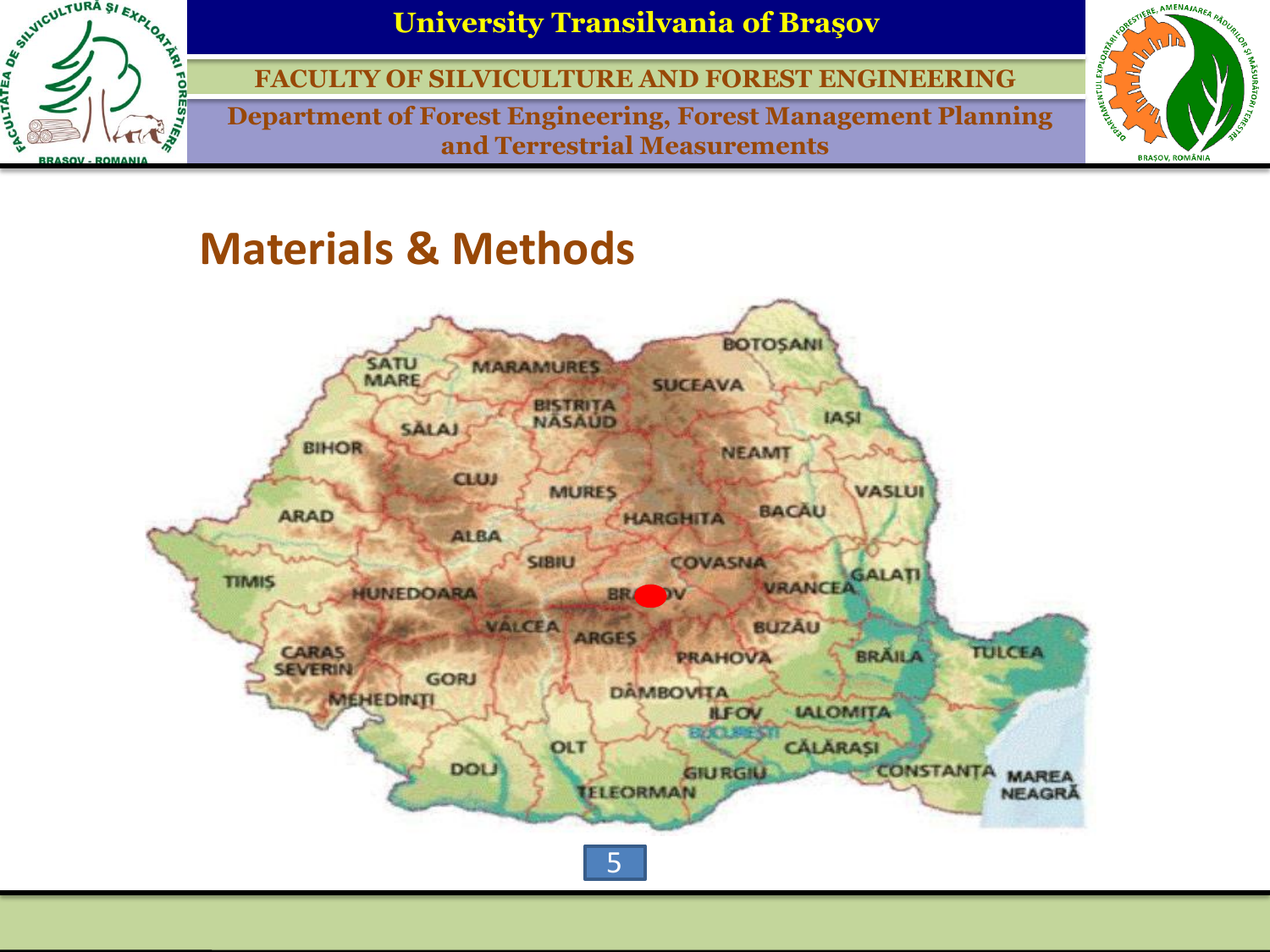

**FACULTY OF SILVICULTURE AND FOREST ENGINEERING**

**Department of Forest Engineering, Forest Management Planning and Terrestrial Measurements**



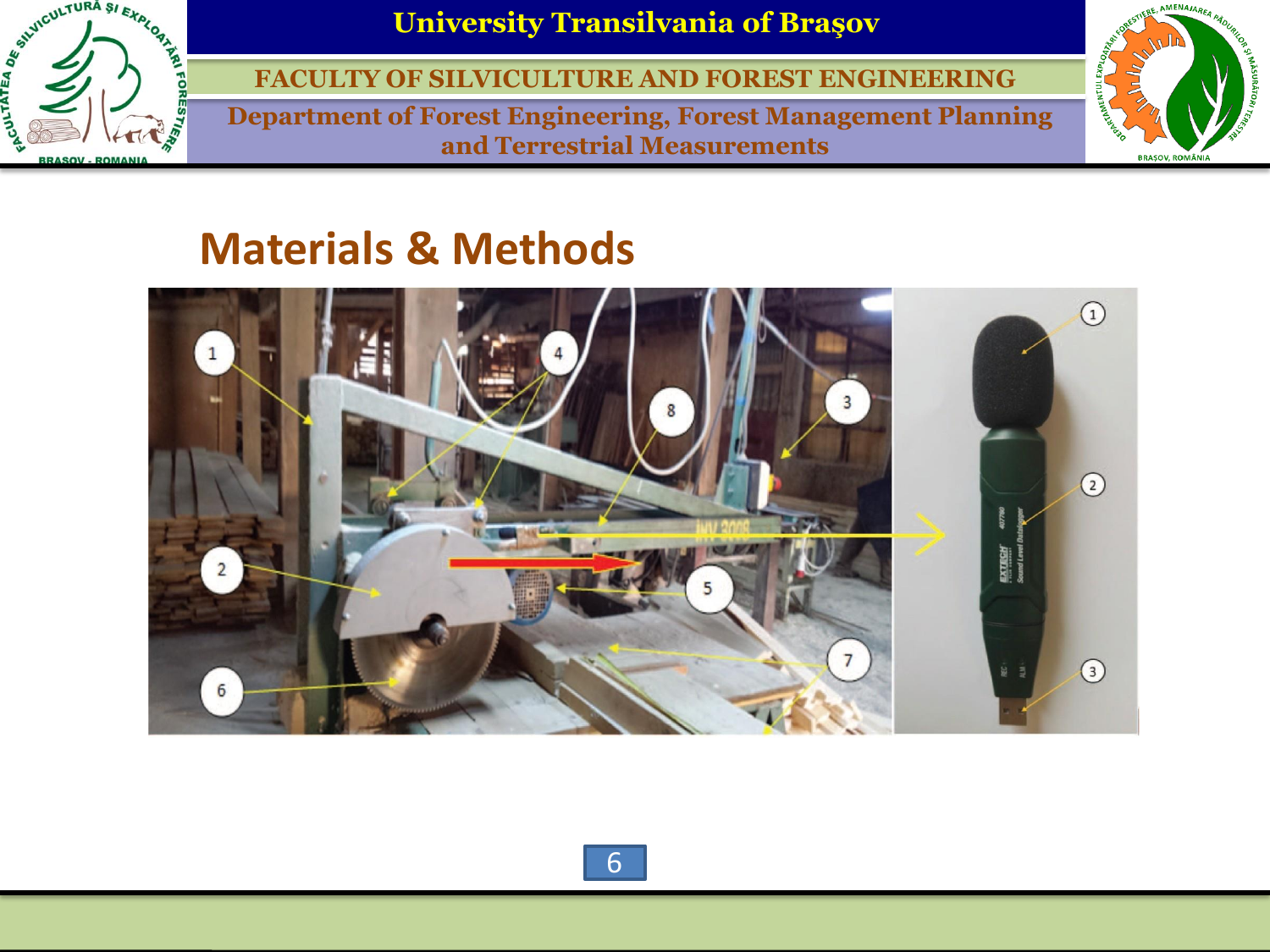

**FACULTY OF SILVICULTURE AND FOREST ENGINEERING**

**Department of Forest Engineering, Forest Management Planning and Terrestrial Measurements**





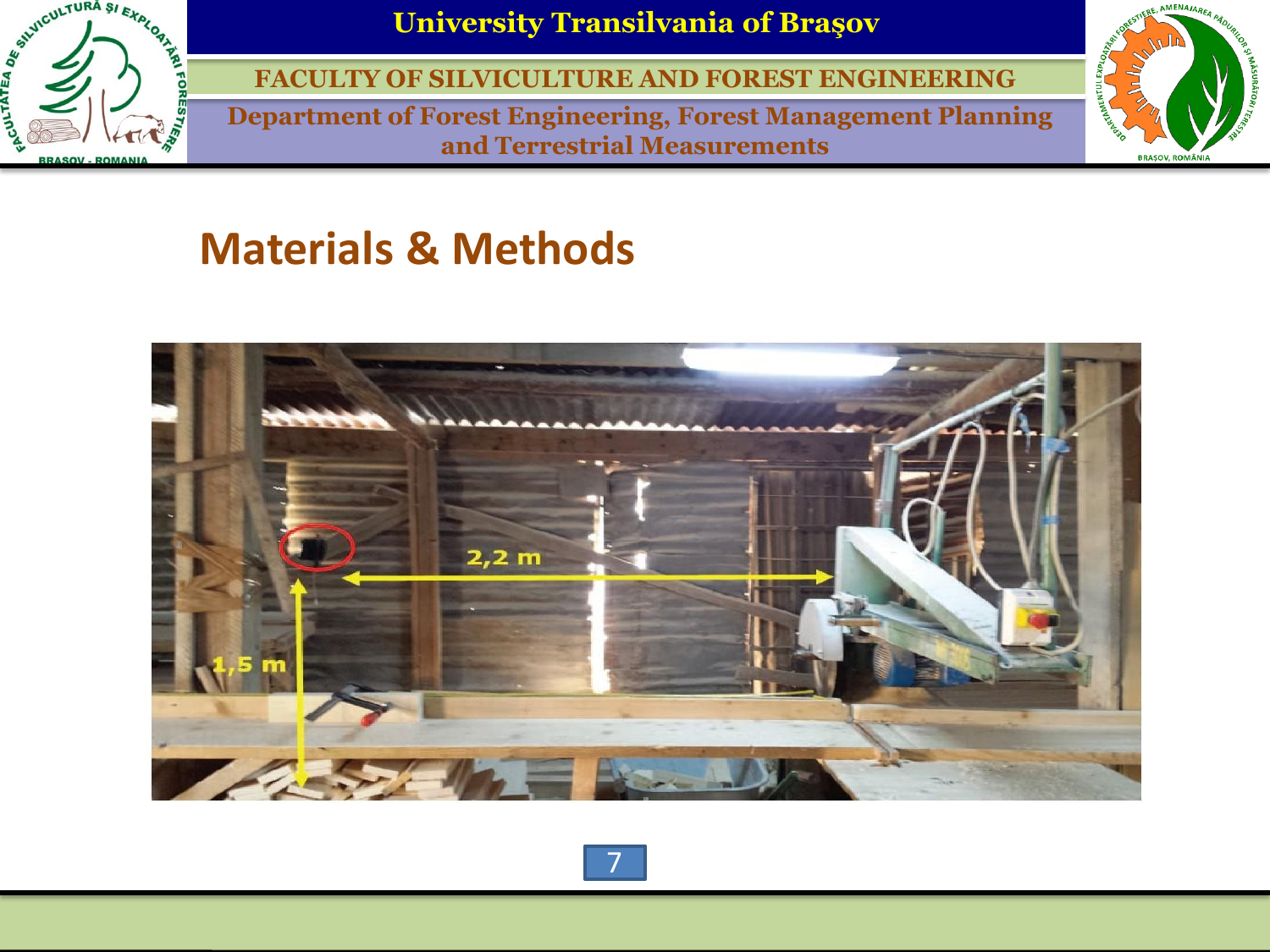

**FACULTY OF SILVICULTURE AND FOREST ENGINEERING**

**Department of Forest Engineering, Forest Management Planning and Terrestrial Measurements**



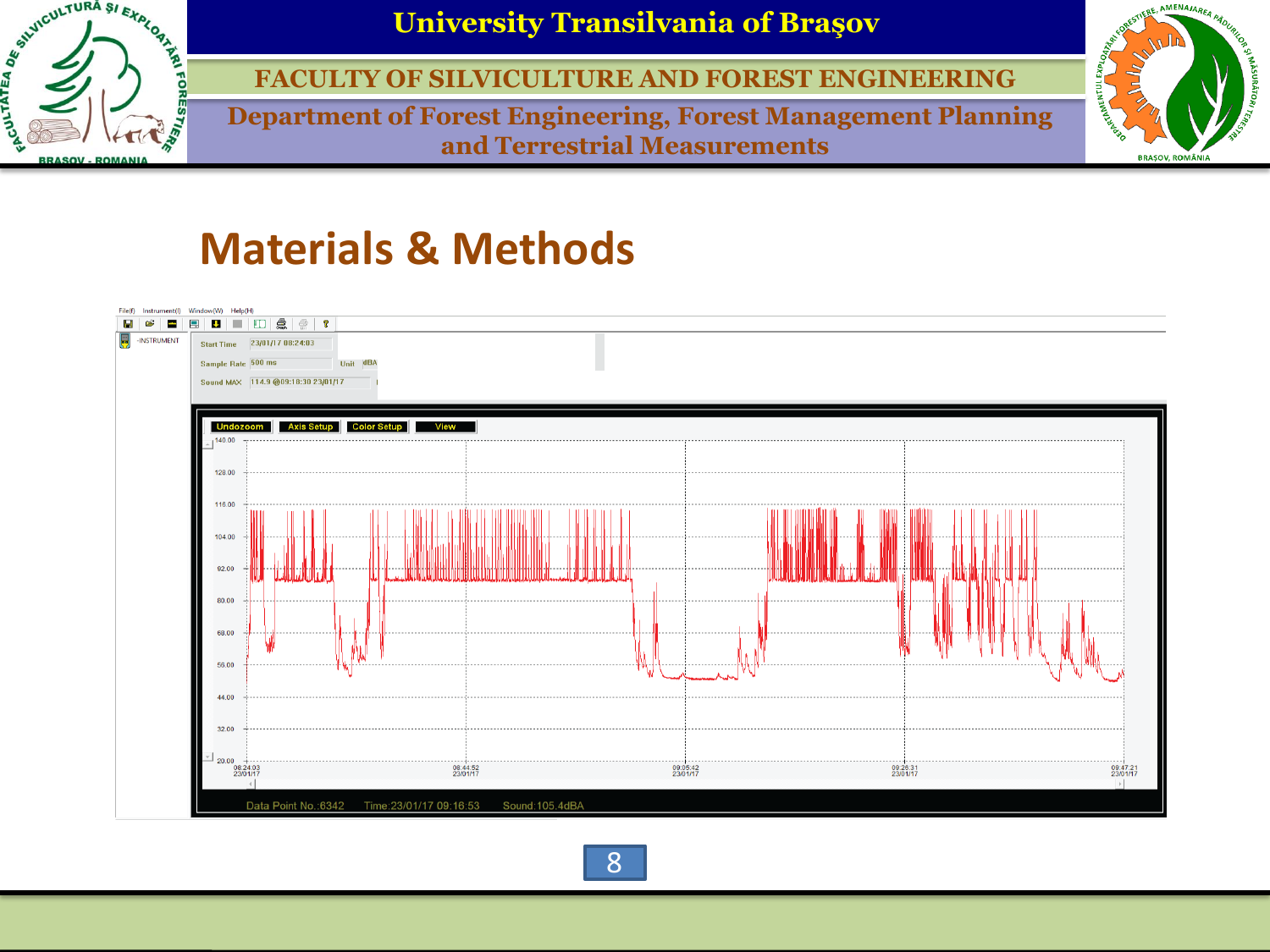

**FACULTY OF SILVICULTURE AND FOREST ENGINEERING**

**Department of Forest Engineering, Forest Management Planning and Terrestrial Measurements**



## **Results**

#### **Comparison of video-extracted and sensor collected data**

| <b>Parameter</b>          | <b>Extracted from</b><br>video files | <b>Extracted from</b><br>sound pressure<br>level data | <b>Recognition</b><br>accuracy [%] |
|---------------------------|--------------------------------------|-------------------------------------------------------|------------------------------------|
| Trimmed pieces            | 30                                   | 20                                                    | $-33.33$                           |
| Running time - RUN<br>(S) | 414.5                                | 413.5                                                 | $-00.24$                           |
| Down time - STOP<br>S)    | 186.0                                | 187.0                                                 | $+00.54$                           |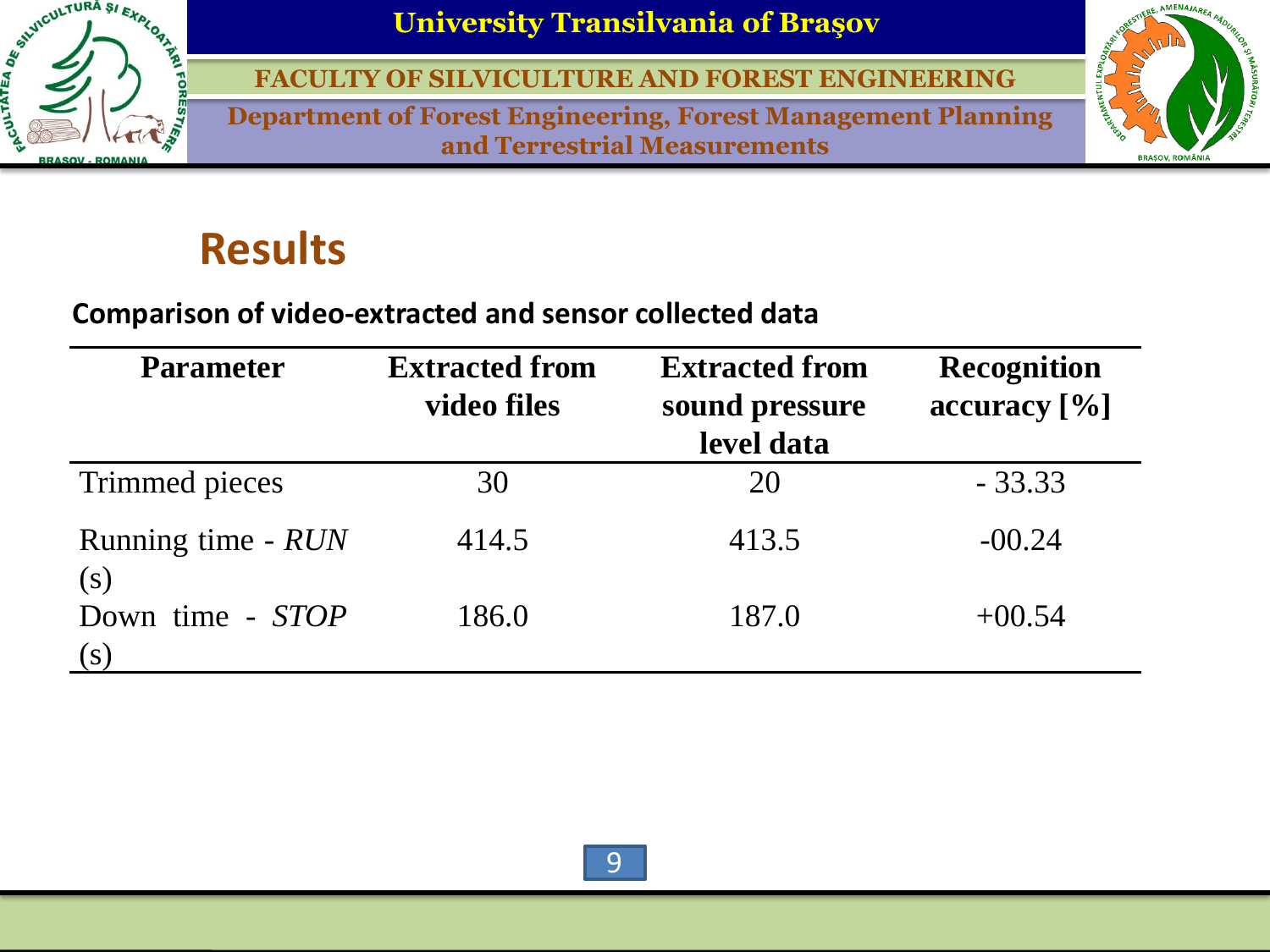

#### **FACULTY OF SILVICULTURE AND FOREST ENGINEERING**

**Department of Forest Engineering, Forest Management Planning and Terrestrial Measurements**



#### **Results**



**dotted black line - sound pressure level dB(A) as downloaded from the datalogger, continuous green line - running regime; continuous red line stopped regime, continuous blue line - number of recognized cuts**

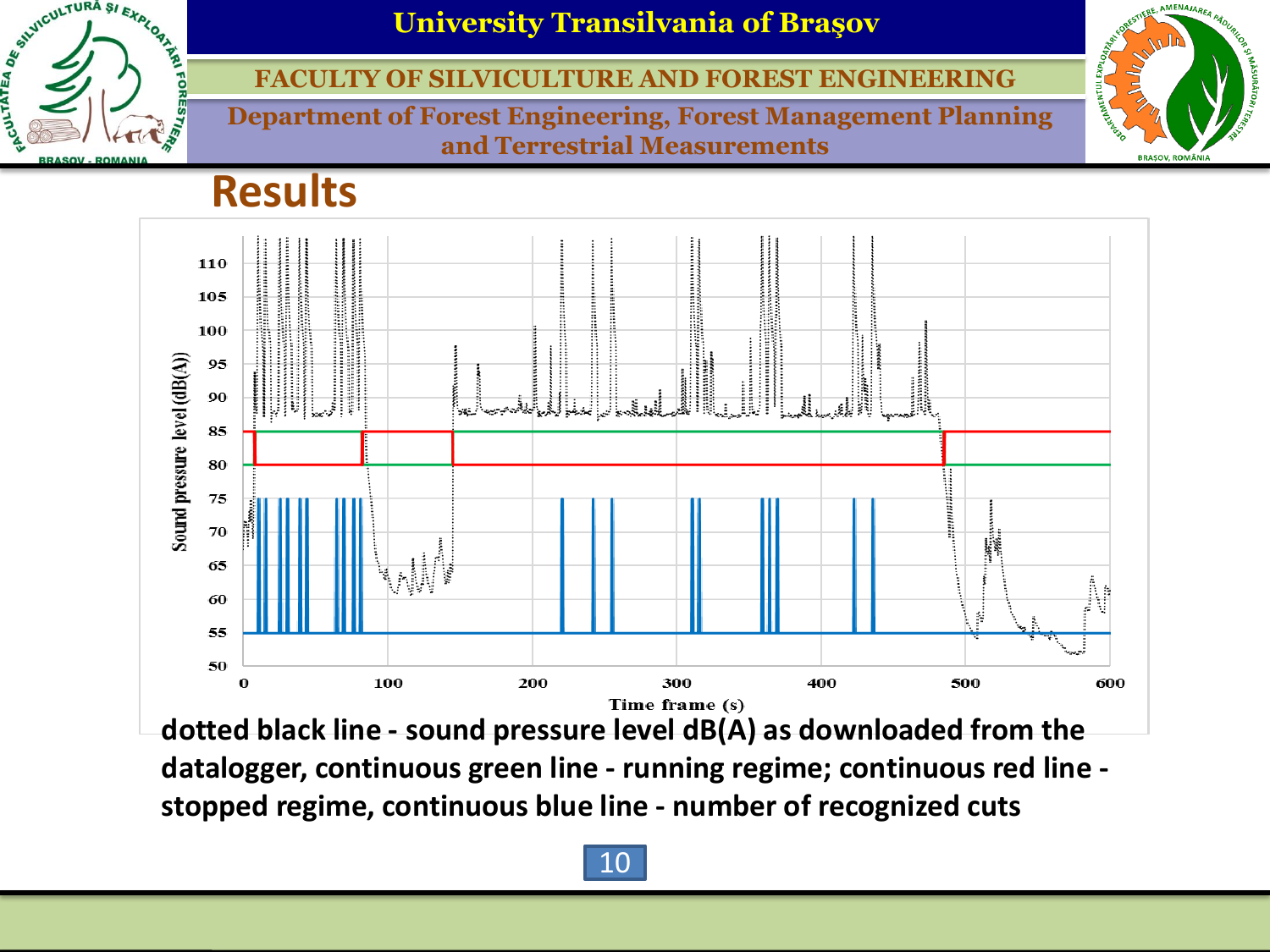

**FACULTY OF SILVICULTURE AND FOREST ENGINEERING**

**Department of Forest Engineering, Forest Management Planning and Terrestrial Measurements**



#### **Conclusions**



**Following a comparative design, the results indicate a good potential to use a threshold-setting approach in monitoring the equipment, as the separation between the running and down time was possible and accurate;**

**Nevertheless, the extraction of effective sawing time as well as of the number of trimmed wood pieces that indicate the production, was rather difficult and inaccurate for the time being but it would be possible to infer such parameters by using higher sampling rates.**